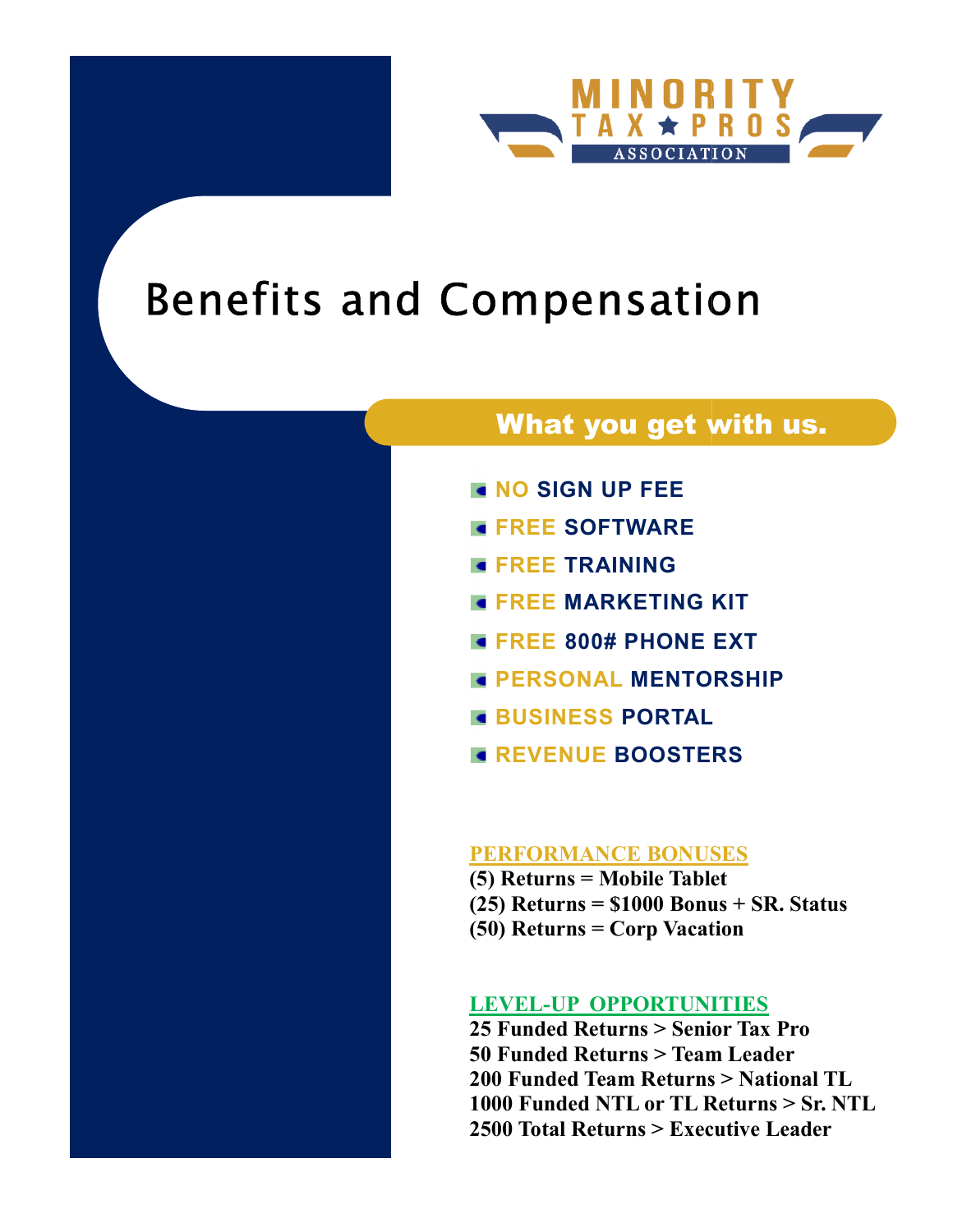

# LEVEL-UP OPPORTUNITIES



## LEVEL-UP OPPORTUNITIES

- <u>LEVEL-UP OPPORTUNITIES</u><br>25 Funded Returns > Level Up to a Senior Tax Pro
- 50 Funded Returns >Level-Up to a Team Leader
- 200 Funded Team Returns > Level-Up to a National TL

1000 Funded NTL or TL Returns > Level-Up to a Sr. NTL

2500 Total Returns > Level-Up to a Executive Leader